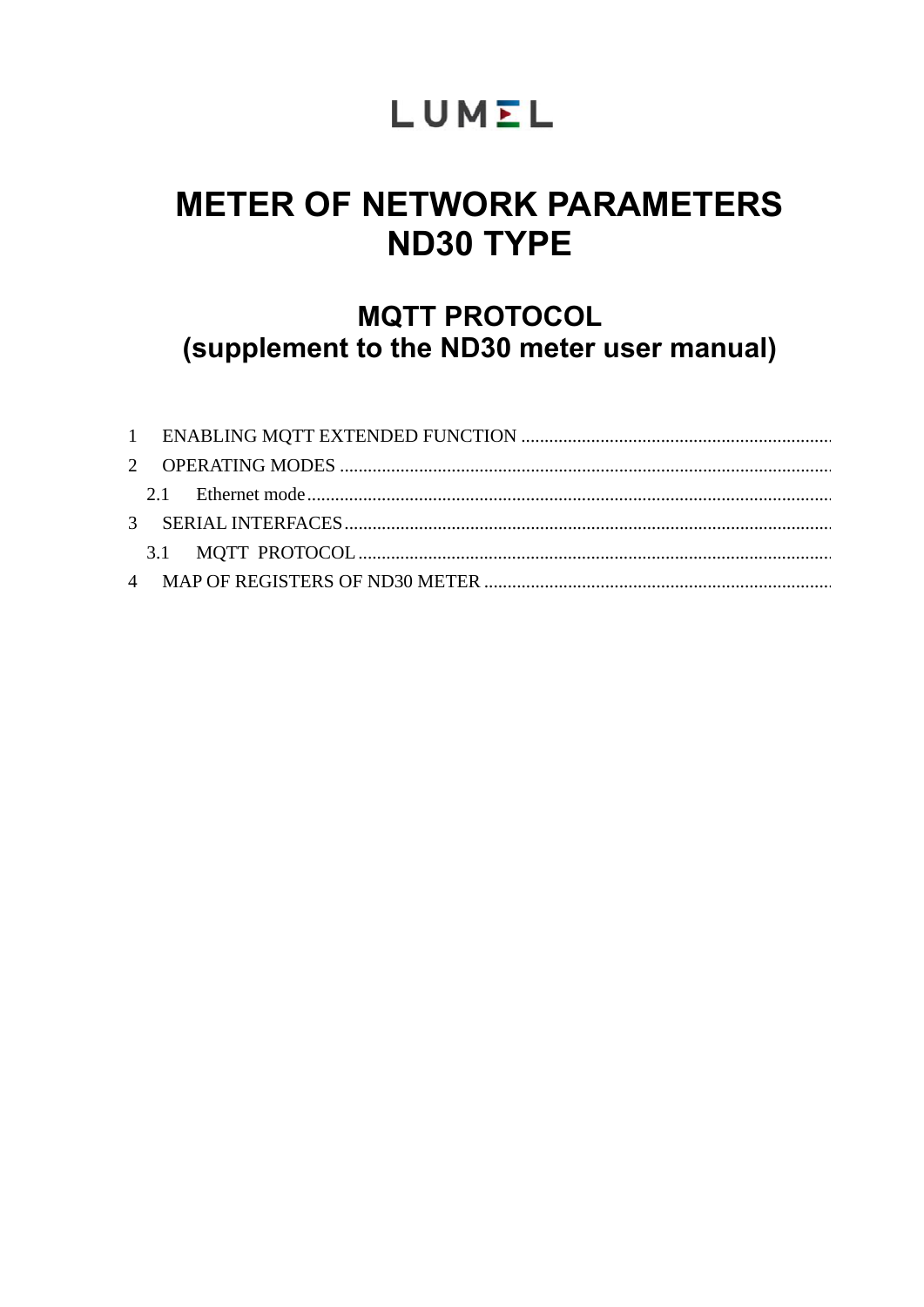### **1 ENABLING MQTT EXTENDED FUNCTION**

**To enable additional functionality in the ND30 meter, enter the appropriate code received from the manufacturer from the meter menu (Information → Service code). The code is assigned to the serial number of the meter and cannot be used in another meter.**

**However, before the functionality of MQTT protocol is purchased, it is possible to check / test its operation in the form of temporary full-functional access for the period of 48 hours (the meter's working time with the power on is counted). This is done from the menu level of**  the meter (Information  $\rightarrow$  Service code) by entering the code "002". This code can be **entered only once, and after 48 hours the functionality of MQTT protocol is disabled. It is only possible to re-enable MQTT protocol after purchasing and entering the appropriate code received from the manufacturer.**

|          |                             | <b>DHCP</b>                                 | Mode                 | <b>IP Address</b>           | Subnet<br>mask                   | Gateway address                                                  | <b>DNS Address</b>         | <b>MAC Address</b>                                                                                                                                                                                                     |                            |                        |
|----------|-----------------------------|---------------------------------------------|----------------------|-----------------------------|----------------------------------|------------------------------------------------------------------|----------------------------|------------------------------------------------------------------------------------------------------------------------------------------------------------------------------------------------------------------------|----------------------------|------------------------|
|          | <b>Addresses</b>            | O Deact.<br>⊙ Act.                          | ⊙ Auto<br>$O$ 10Mb/s | 000.000.000.<br>000         | 255.255.255.00<br>$\overline{0}$ | 000.000.000.000                                                  | 008.008.008.008            | aa.bb.cc.00.21.01                                                                                                                                                                                                      |                            |                        |
|          |                             |                                             | O 100Mb/s            |                             |                                  | Acquired from DHCP or entered manually when DHCP is deactivated. |                            |                                                                                                                                                                                                                        |                            |                        |
|          | <b>Modbus</b><br><b>TCP</b> | Address                                     | Port                 | Max.<br>connection<br>limit | Waiting time [s]                 |                                                                  |                            |                                                                                                                                                                                                                        |                            |                        |
|          |                             | 001                                         | 00502                | $\mathbf{1}$                | 001                              |                                                                  |                            |                                                                                                                                                                                                                        |                            |                        |
|          | <b>FTP</b>                  | Command<br>port                             | Data port            |                             |                                  |                                                                  |                            |                                                                                                                                                                                                                        |                            |                        |
|          |                             | 00021                                       | 01025                |                             |                                  |                                                                  |                            |                                                                                                                                                                                                                        |                            |                        |
| Ethernet | <b>WWW</b>                  | Port<br>00080                               |                      |                             |                                  |                                                                  |                            |                                                                                                                                                                                                                        |                            |                        |
|          |                             | Connection<br>status                        | <b>IP Address</b>    | Port no.                    | Publish time<br>[s]              | Client name                                                      | <b>Topic Name</b>          | Parameters                                                                                                                                                                                                             | <b>MQTT</b><br>On /<br>Off | Save to<br><b>FRAM</b> |
|          | <b>MQTT</b>                 | Disconnected<br>- Connecting<br>- Connected | 000.000.00<br>0.000  | 01883                       | 0005                             | NR30-MQTT-<br><b>CLIENT</b>                                      | ND30-MEAS-<br><b>TOPIC</b> | ⊙ standard<br>O Voltages<br>O Currents<br>O Energies<br>O Powers<br>$O$ others<br>O Harmonics U1<br>O Harmonics U2<br>O Harmonics U3<br>O Harmonics I1<br>O Harmonics I2<br>O Harmonics I3<br>O Minimums<br>O Maximums | ⊙ Off<br>O On              | $\odot$ No<br>O Yes    |

### **2 OPERATING MODES**

#### **(supplement to item 7 of the ND30 meter user manual)**

### **Fig.1. Programming matrix (supplement to Fig. 12d of the ND30 meter user manual)**

### *2.1 Ethernet mode*

#### **Supplement to item 7.7 of the ND30 meter user manual.**

Select the **Ethernet** mode in options and approve the choice by the **Select** push-button.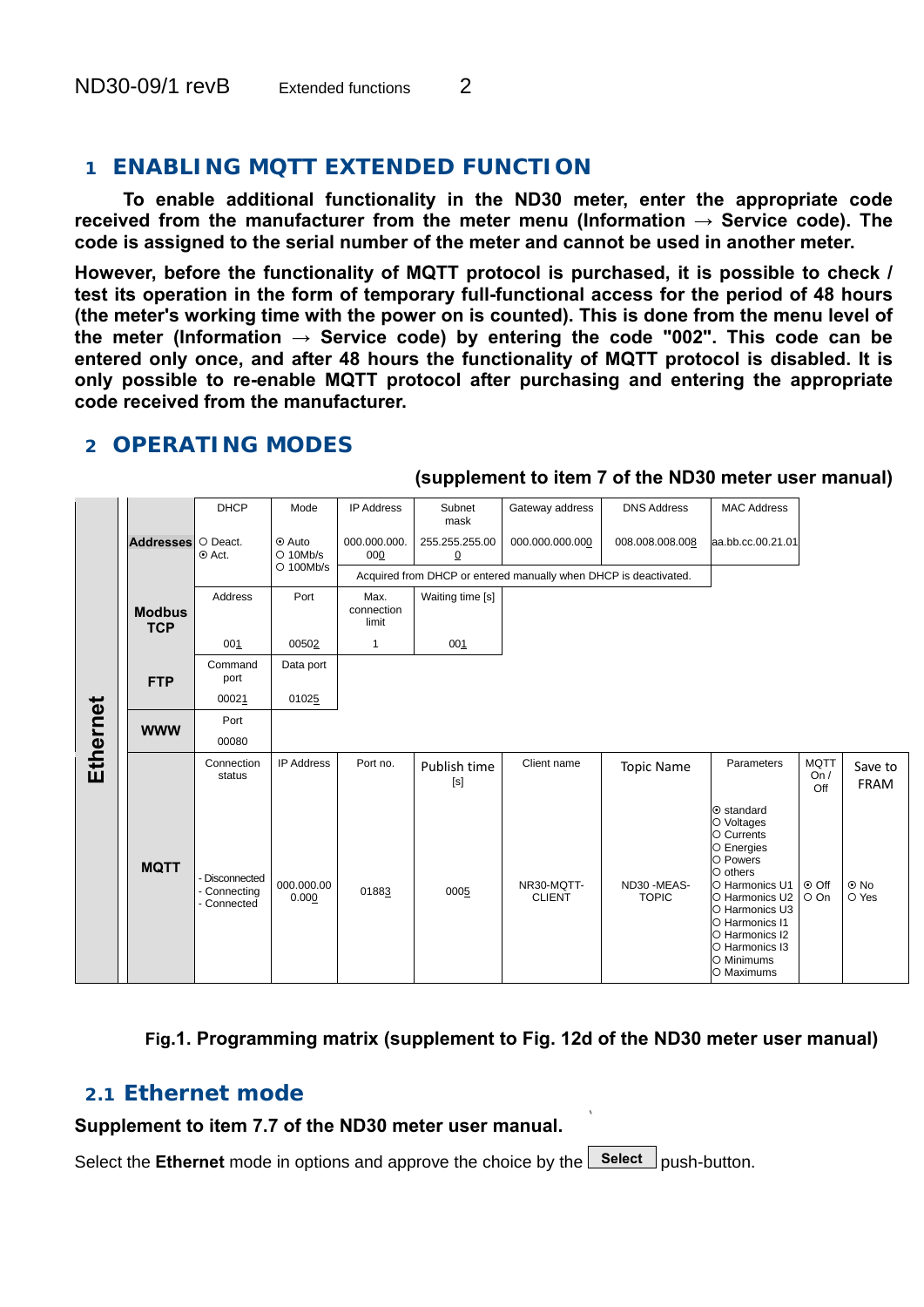$A1 = A2 = 71:377^{\circ}C$  12<br>  $12.377^{\circ}C$  12:372 14:24:54  $...$ Ethernet Adresy Modbus TCP FTP www **MQTT** Wstecz**e Table Table 1** Wybierz

**Fig.22. Ethernet mode screen** 

### **(supplement to Table 9 of the ND30 meter user manual)**

|                         |               |                               | supplement to Table 5 or the ND30 meter | ust mand   |                                                                                                                                                                                                                  |                          |
|-------------------------|---------------|-------------------------------|-----------------------------------------|------------|------------------------------------------------------------------------------------------------------------------------------------------------------------------------------------------------------------------|--------------------------|
| No.                     |               | Parameter name                | range                                   |            | Notes / description                                                                                                                                                                                              | <b>Default</b><br>value  |
| $\mathbf{1}$            |               | <b>DHCP</b>                   | Off/On                                  |            | Enabling/disabling DHCP client (the<br>service of automatic acquiring the<br>parameters of Ethernet interface IP<br>protocol of the meter from external<br>DHCP servers located within the<br>same LAN network). | $\overline{Off}$         |
| $\overline{2}$          |               | Mode                          | Auto, 10Mb/s, 100Mb/s                   |            |                                                                                                                                                                                                                  | Auto                     |
| $\overline{3}$          |               | <b>IP Address</b>             | 0.0.0.0255.255.255.255                  | 10.0.1.161 |                                                                                                                                                                                                                  |                          |
| $\overline{\mathbf{4}}$ |               | Subnet mask                   | 0.0.0.0255.255.255.255                  | 255.0.0.1  |                                                                                                                                                                                                                  |                          |
| 5                       |               | Default gateway               | 0.0.0.0255.255.255.255                  | 0.0.0.0    |                                                                                                                                                                                                                  | $\overline{\phantom{a}}$ |
| $\,6\,$                 | Address<br>es | <b>DNS Address</b>            | 0.0.0.0255.255.255.255                  | 10.0.0.44  | Acquired from DHCP or entered manually when DHCP is deactivated                                                                                                                                                  |                          |
| $\overline{7}$          |               | <b>MAC Address</b>            |                                         |            | Aa:bb:cc:00:21:01                                                                                                                                                                                                |                          |
| $\overline{8}$          |               | Address                       | 1247                                    |            |                                                                                                                                                                                                                  | $\mathbf 1$              |
| 9                       | Modbus        | Port                          | 80  32000                               |            |                                                                                                                                                                                                                  | $\mathbf 1$              |
| 10                      | <b>TCP</b>    | Max. number of<br>connections | 14                                      |            |                                                                                                                                                                                                                  | $\mathbf{1}$             |
| 11                      |               | Waiting time                  | 10360                                   |            |                                                                                                                                                                                                                  | 60s                      |
| 12                      | <b>FTP</b>    | Command port                  | 20  32000                               |            |                                                                                                                                                                                                                  | $\overline{21}$          |
| $\overline{13}$         |               | Data port                     | 20  32000                               |            |                                                                                                                                                                                                                  | 1025                     |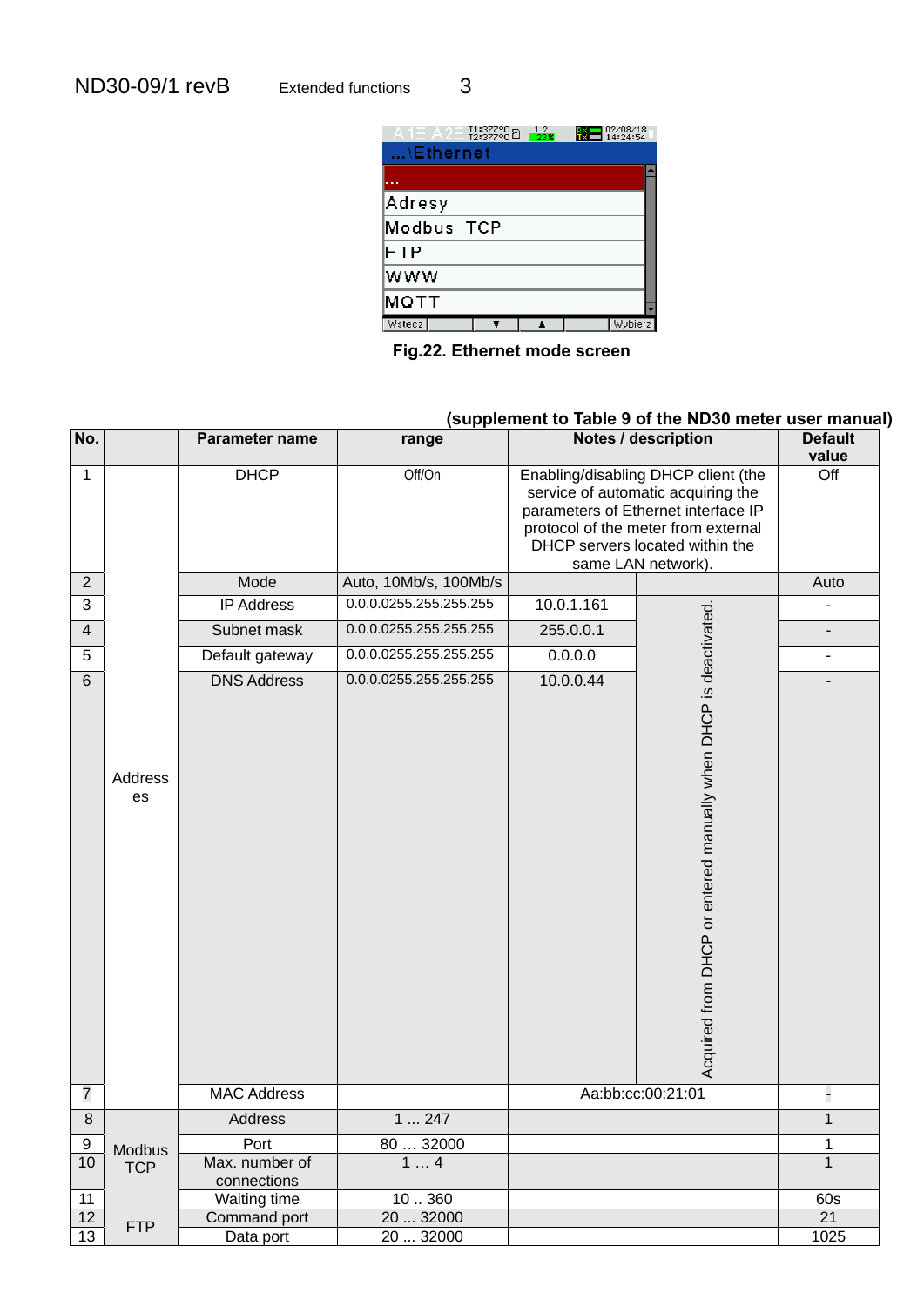|                 | ND30-09/1 revB |                          | 4<br><b>Extended functions</b>                                                                                                                                                                                               |                                                                                                                                                                  |                                       |
|-----------------|----------------|--------------------------|------------------------------------------------------------------------------------------------------------------------------------------------------------------------------------------------------------------------------|------------------------------------------------------------------------------------------------------------------------------------------------------------------|---------------------------------------|
| 14              | <b>WWW</b>     | Port                     | 80  32000                                                                                                                                                                                                                    |                                                                                                                                                                  | 80                                    |
| $\overline{15}$ |                | <b>Connection status</b> | Readout only                                                                                                                                                                                                                 | Connection status with the MQTT<br>server:<br>(register value) 0xFFFF -<br>Disconnected<br>(register value) 0x0 - Connecting<br>(register value) 0x1 - Connected | <b>Disconnecte</b><br>d               |
| 16              |                | <b>IP Address</b>        | 0.0.0.0255.255.255.255                                                                                                                                                                                                       | IP address of MQTT broker                                                                                                                                        | 37.187.106.16                         |
| 17              |                | Port number              | 165534                                                                                                                                                                                                                       | Port number of MQTT broker                                                                                                                                       | 1883                                  |
| 18              |                | <b>Publication time</b>  | 13600                                                                                                                                                                                                                        | Period after which data are published<br>(in seconds).                                                                                                           | 5                                     |
| 19              |                | Client name              |                                                                                                                                                                                                                              | <b>MQTT Client name</b>                                                                                                                                          | ND30-MQTT-<br><b>CLIENT</b>           |
| 20              |                | Publication name         |                                                                                                                                                                                                                              | MQTT topic name                                                                                                                                                  | <b>ND30-</b><br>MEAS-<br><b>TOPIC</b> |
| 21<br>22        | <b>MQTT</b>    | Parameters               | $\odot$ standard<br>O Voltages<br>O Currents<br>O Powers<br>O Energies<br>$O$ others<br>O Harmonics U1<br>O Harmonics U2<br>O Harmonics U3<br>O Harmonics I1<br>O Harmonics I2<br>O Harmonics I3<br>O Minimums<br>O Maximums |                                                                                                                                                                  | standard                              |
| 23              |                |                          | 0.1                                                                                                                                                                                                                          | Enabling or disabling data publishing                                                                                                                            | $\mathbf 0$                           |
|                 |                | MQTT On / Off            |                                                                                                                                                                                                                              | for the MQTT server:<br>0 - data not published,<br>1 - publishing data to the server.                                                                            |                                       |
| $\overline{24}$ |                | Write to FRAM            | 0.1                                                                                                                                                                                                                          | Saving configuration to non-volatile<br>memory:<br>$0 - no$ changes,<br>1 - save changes.                                                                        | $\overline{0}$                        |

### **3 SERIAL INTERFACES**

#### **(supplement to item 10 of the ND30 meter user manual)**

### *3.1 MQTT PROTOCOL*

 MQTT is an uncomplicated protocol used in the Internet of Things (IoT). It is based on a publication/subscription pattern. ND30, using this protocol, publishes various important control and measurement information on an external server. If the server is located in the Internet network, it is possible to read the parameters of the ND30 meter from any place in the world that has access to this network.

 The MQTT protocol is configured in ND30 from the menu level (chapter 7.7 of the ND30 meter user's manual) or by using the Modbus RTU protocol via the RS-485 interface and Modbus TCP via the Ethernet interface. The parameters to be set are the IP address and the broker port, that is the MQTT server receiving the publications from the ND30 meter. The period between consecutive publications can be set in the limit (1-3600) s. Data are sent to the server in the form of text (ASCII). It is not required that the data be formatted in any special way. Nevertheless, ND30 uses the JSON format to send variable names and their associated values. The format of data sent by ND30 is as follows: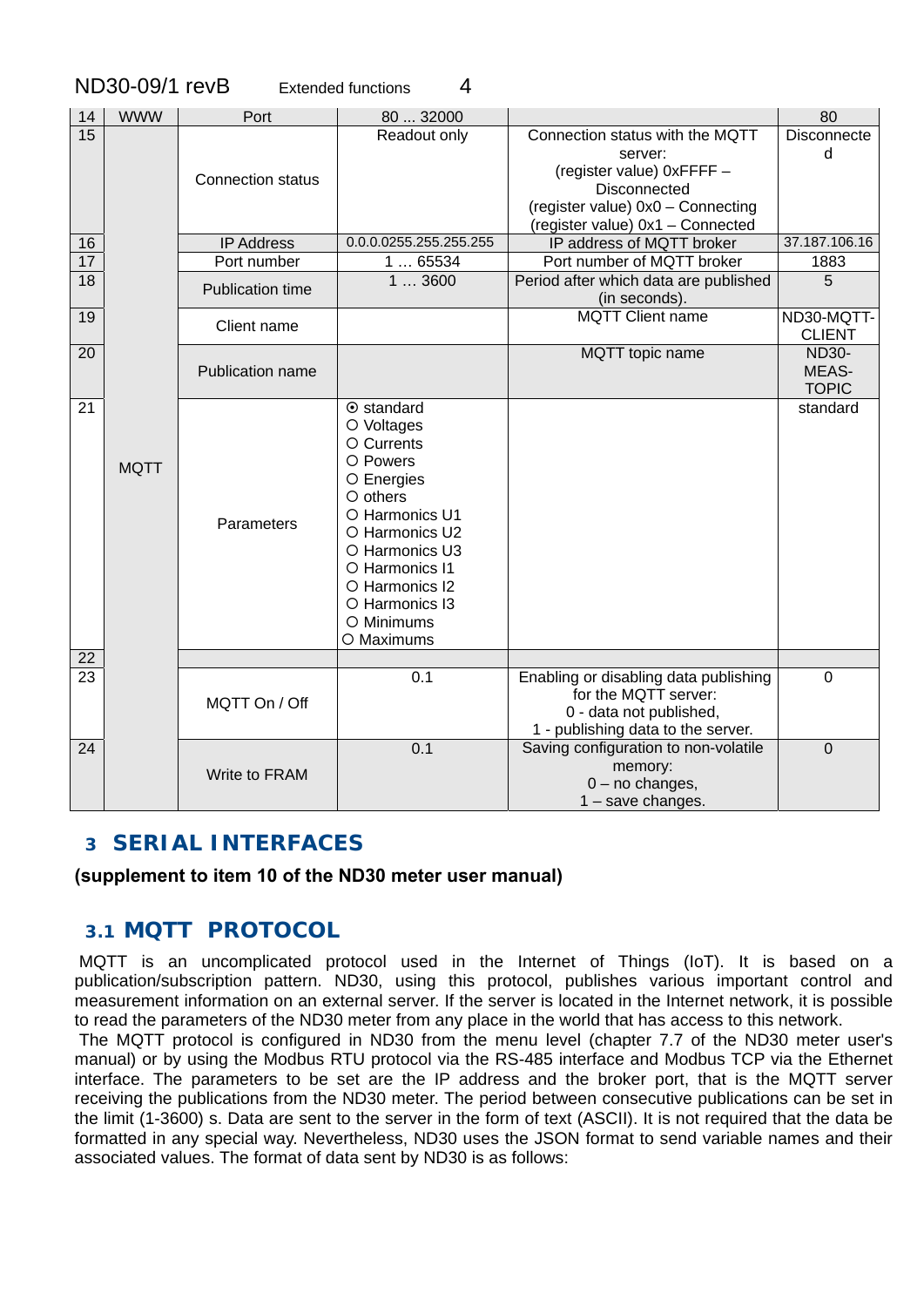{"meter":"Unique ID","slot":"Date Time+TimeZone","ParameterIndex":"Value",...}

where:

Unique ID - is the name of the MQTT client entered in the ND30 meter,

Date Time - is the current date and time separated by a space,

Time Zone - is the time zone for Poland, that is +1:00,

Parameter Index - is a number that specifies the measured quantity according to the table 1,

Value - is the number corresponding to the value of the measured quantity.

The number of parameters sent and the corresponding values is always the same and equals to 36, that is the number of quantities presented in the table 1.

Table 1

| Index<br>Index | <b>Basic</b><br>measurement | Unit of<br>the quantity | Unit name         | Parameter description                |
|----------------|-----------------------------|-------------------------|-------------------|--------------------------------------|
| 1              | Voltage                     | $\vee$                  | Volts             | Phase 1 voltage                      |
| $\overline{2}$ | Voltage                     | $\vee$                  | Volts             | Phase 2 voltage                      |
| 3              | Voltage                     | $\vee$                  | <b>Volts</b>      | Phase 3 voltage                      |
| $\overline{4}$ | Current                     | A                       | Amperes           | Phase 1 current                      |
| 5              | Current                     | A                       | Amperes           | Phase 2 current                      |
| 6              | Current                     | A                       | Amperes           | Phase 3 current                      |
| $\overline{7}$ | Active power                | kW                      | Kilowatts         | Active power of phase 1              |
| 8              | Active power                | kW                      | <b>Kilowatts</b>  | Active power of phase 2              |
| 9              | Active power                | kW                      | <b>Kilowatts</b>  | Active power of phase 3              |
| 10             | Apparent power              | kVA                     | Kilo-volt-amperes | Apparent power of phase 1            |
| 11             | Apparent power              | <b>kVA</b>              | Kilo-volt-amperes | Apparent power of phase 2            |
| 12             | Apparent power              | <b>kVA</b>              | Kilo-volt-amperes | Apparent power of phase 3            |
| 13             | Reactive power              | <b>kVAR</b>             | Kilovars          | Reactive power of phase 1            |
| 14             | Reactive power              | <b>kVAR</b>             | Kilovars          | Reactive power of phase 2            |
| 15             | Reactive power              | <b>kVAR</b>             | Kilovars          | Reactive power of phase 3            |
| 16             | Power factor                | none                    | none              | Power factor of phase 1              |
| 17             | Power factor                | none                    | none              | Power factor of phase 2              |
| 18             | Power factor                | none                    | none              | Power factor of phase 3              |
| 19             | Phase angle                 | $\circ$                 | Angular degrees   | Phase angle of phase 1               |
| 20             | Phase angle                 | $\circ$                 | Angular degrees   | Phase angle of phase 2               |
| 21             | Phase angle                 | $\circ$                 | Angular degrees   | Phase angle of phase 3               |
| 22             | Voltage                     | V                       | <b>Volts</b>      | The average of three phase voltages  |
| 23             | Voltage                     | $\mathsf V$             | <b>Volts</b>      | The sum of three phase voltages      |
| 24             | Current                     | A                       | Amperes           | The average of three phase currents  |
| 25             | Current                     | A                       | Amperes           | The sum of three phase currents      |
| 26             | Active power                | kW                      | Kilowatts         | The average of three active powers   |
| 27             | Active power                | kW                      | Kilowatts         | The sum of three active powers       |
| 28             | Apparent power              | kVA                     | Kilo-volt-amperes | The average of three apparent powers |
| 29             | Apparent power              | kVA                     | Kilo-volt-amperes | The sum of three apparent powers     |
| 30             | Reactive power              | <b>kVAR</b>             | Kilo-volt-amperes | The average of three reactive powers |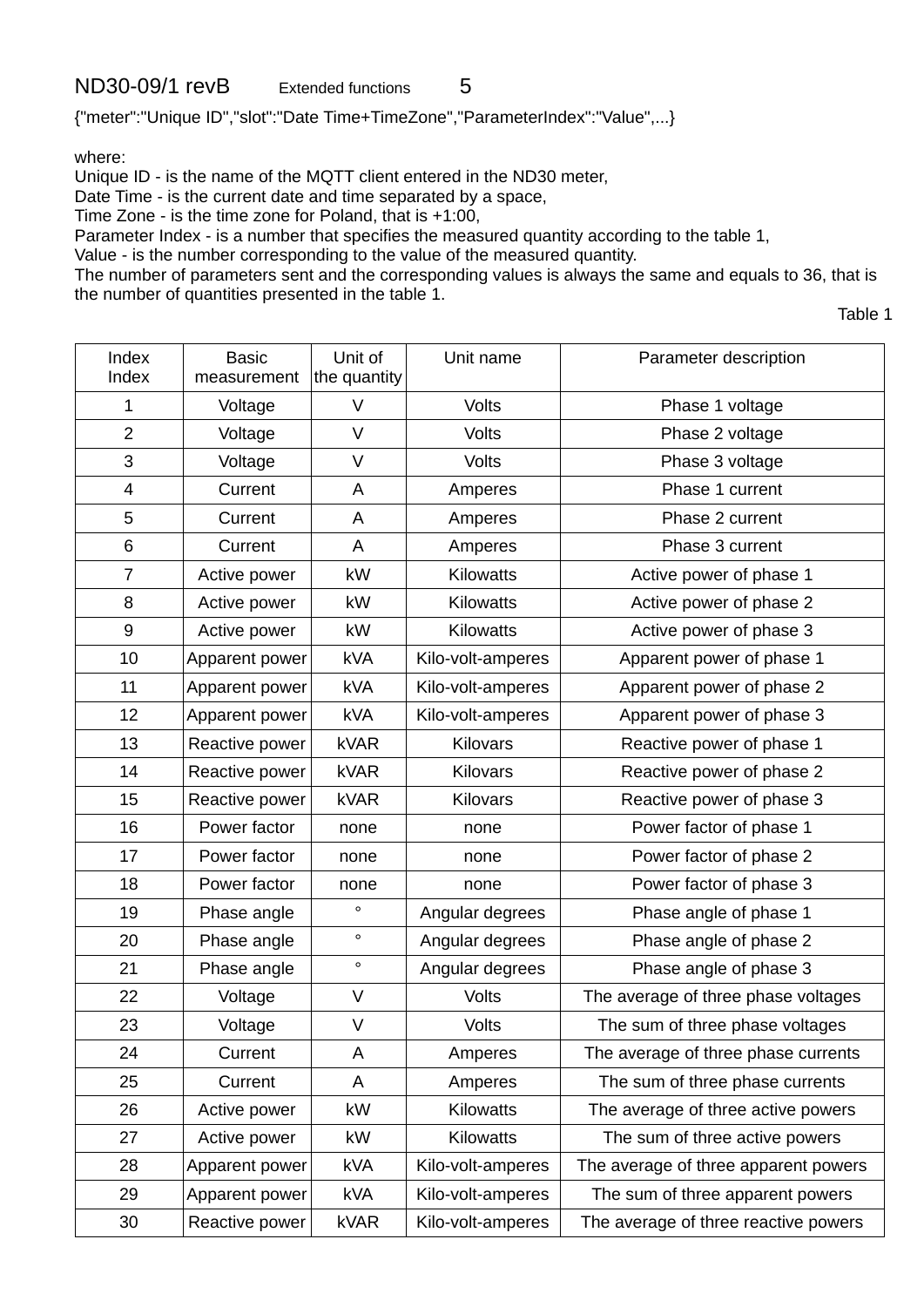| 31 | Reactive power        | <b>kVAR</b> | Kilo-volt-amperes | The sum of three reactive powers   |
|----|-----------------------|-------------|-------------------|------------------------------------|
| 32 | Power factor          | none        | none              | The average of three power factors |
| 33 | Power factor          | none        | none              | The sum of three power factors     |
| 34 | Phase angle           | $\circ$     | Angular degrees   | The average of three phase angles  |
| 35 | Phase angle           | $\circ$     | Angular degrees   | The sum of three phase angles      |
| 36 | Periods per<br>second | Hz          | Frequency         | Network frequency                  |

Table 1a **Table 1a Table 1a Table 1a Table 1a Table 1a Table 1a Table 1a Table 1a Table 1a Table 1a Table 1a Table 1a Table 1a Table 1a Table 1a Table 1a Table 1a Table 1a Table 1a Tab** 

| <b>Voltages</b> |                        |      |                      |                                 |  |  |  |
|-----------------|------------------------|------|----------------------|---------------------------------|--|--|--|
| Index           | Basic measu-<br>rement | Unit | <b>Quantity name</b> | <b>Description</b>              |  |  |  |
|                 | Voltage                | V    | Volts                | Voltage of phase L1             |  |  |  |
| $\overline{2}$  | Voltage                | V    | Volts                | Voltage of phase L2             |  |  |  |
| 3               | Voltage                | V    | Volts                | Voltage of phase L3             |  |  |  |
| 22              | Voltage                | V    | Volts                | Average of three phase voltages |  |  |  |
| 23              | Voltage                | V    | Volts                | Sum of three phase voltages     |  |  |  |
| 48              | Voltage                | V    | Volts                | Phase-to-phase voltageL1-2      |  |  |  |
| 49              | Voltage                | V    | Volts                | Phase-to-phase voltageL2-3      |  |  |  |
| 50              | Voltage                | V    | Volts                | Phase-to-phase voltageL3-1      |  |  |  |
| 113             | Voltage                | V    | Volts                | mean phase-to-phase voltage     |  |  |  |

#### Table 1b

| <b>Currents</b> |                        |      |                      |                                 |  |  |
|-----------------|------------------------|------|----------------------|---------------------------------|--|--|
| Index           | Basic measu-<br>rement | Unit | <b>Quantity name</b> | <b>Description</b>              |  |  |
| 4               | Current                | A    | Amperes              | Current of phase L1             |  |  |
| 5               | Current                | A    | Amperes              | Current of phase L2             |  |  |
| 6               | Current                | A    | Amperes              | Current of phase L3             |  |  |
| 24              | Current                | A    | Amperes              | Average of three phase currents |  |  |
| 25              | Current                | A    | Amperes              | Sum of three phase currents     |  |  |
| 120             | Current                | A    | Amperes              | average current (I Demand)      |  |  |
| 59              | Current                | Α    | Amperes              | Current in neutral wire In      |  |  |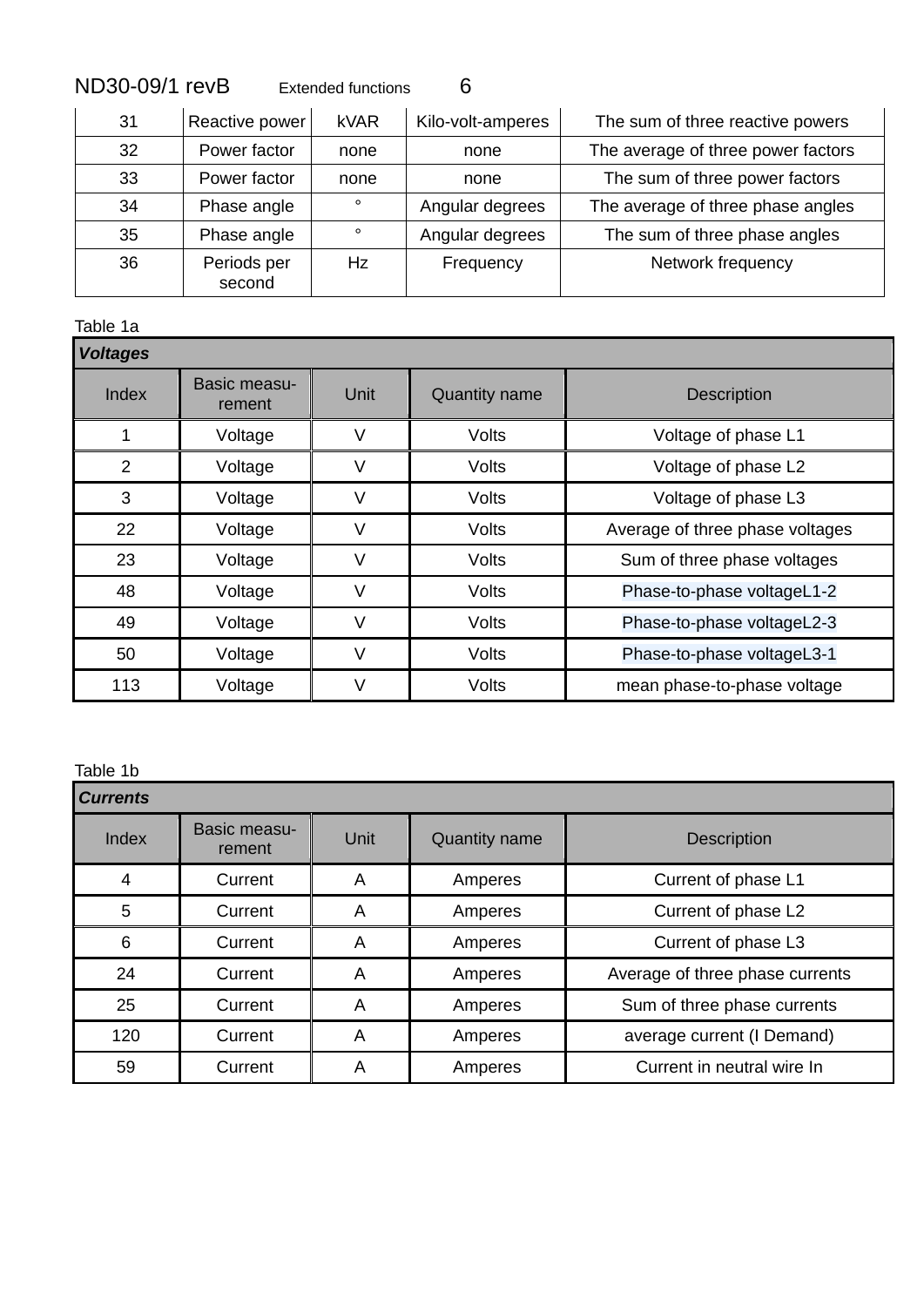Table 1c

| <b>Powers</b>  |                             |             |                      |                                    |  |  |
|----------------|-----------------------------|-------------|----------------------|------------------------------------|--|--|
| Index          | <b>Basic</b><br>measurement | Unit        | <b>Quantity name</b> | <b>Description</b>                 |  |  |
| $\overline{7}$ | Active power                | kW          | Kilowatts            | Active power of phase L1           |  |  |
| 8              | Active power                | kW          | <b>Kilowatts</b>     | Active power of phase L2           |  |  |
| 9              | Active power                | kW          | <b>Kilowatts</b>     | Active power of phase L3           |  |  |
| 10             | Apparent<br>power           | <b>kVA</b>  | Kilovolt-Ampere      | Apparent power of phase L1         |  |  |
| 11             | Apparent<br>power           | <b>kVA</b>  | Kilovolt-Ampere      | Apparent power of phase L2         |  |  |
| 12             | Apparent<br>power           | <b>kVA</b>  | Kilovolt-Ampere      | Apparent power of phase L3         |  |  |
| 13             | Reactive<br>power           | kVAR        | <b>Kilovars</b>      | Reactive power of phaseL1          |  |  |
| 14             | Reactive<br>power           | kVAR        | Kilovars             | Reactive power of phaseL2          |  |  |
| 15             | Reactive<br>power           | kVAR        | <b>Kilovars</b>      | Reactive power of phaseL3          |  |  |
| 26             | Active power                | kW          | Kilowatts            | Average of three active powers     |  |  |
| 27             | Active power                | kW          | Kilowatts            | Sum of three active powers         |  |  |
| 28             | Apparent<br>power           | <b>kVA</b>  | Kilo-volt-amperes    | Average of three apparent powers   |  |  |
| 29             | Apparent<br>power           | <b>kVA</b>  | Kilo-volt-amperes    | Sum of three apparent powers       |  |  |
| 30             | Reactive<br>power           | <b>kVAR</b> | Kilo-volt-amperes    | Average of three reactive powers   |  |  |
| 31             | Reactive<br>power           | <b>kVAR</b> | Kilo-volt-amperes    | Sum of three reactive powers       |  |  |
| 130            | Active power                | kW          | Kilowatts            | Active power averaged (P Demand)   |  |  |
| 45             | Apparent<br>power           | <b>kVA</b>  | Kilovolt-Ampere      | Apparent power averaged (S Demand) |  |  |

Table 1d

| iavic Tu        |                               |      |                                 |                                                                   |  |  |  |
|-----------------|-------------------------------|------|---------------------------------|-------------------------------------------------------------------|--|--|--|
| <b>Energies</b> |                               |      |                                 |                                                                   |  |  |  |
| Index           | <b>Basic</b><br>  measurement | Unit | <b>Quantity name</b>            | <b>Description</b>                                                |  |  |  |
| 68              | Active energy                 | MWh  | Megawatt-hours<br>$1 = 100$ MWh | Active imported 3-phase energy<br>(Overflow counter for value 37) |  |  |  |
| 37              | Active energy                 | kWh  | Kilowatt-hours                  | Active imported 3-phase energy                                    |  |  |  |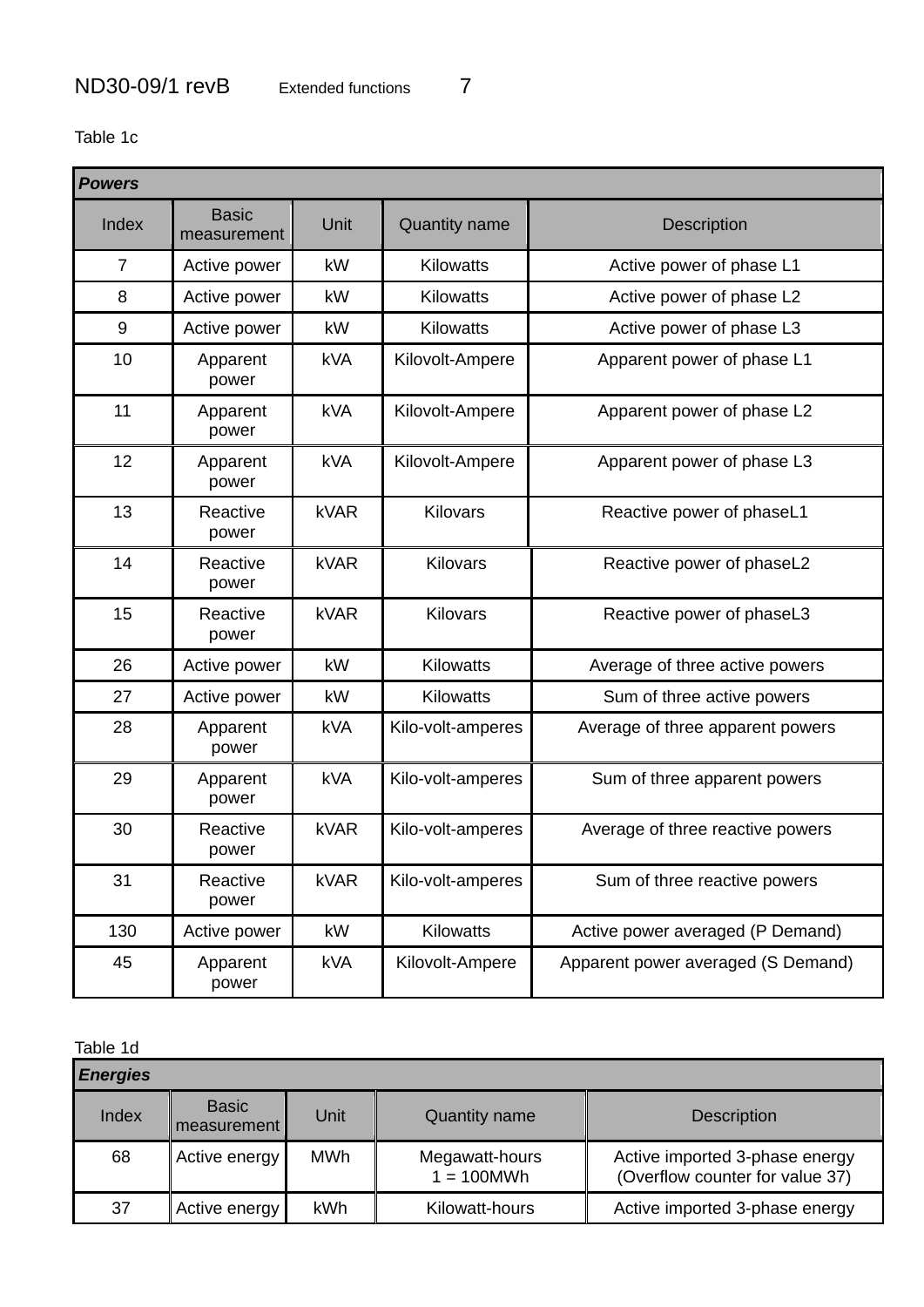| 69  | Active energy      | <b>MWh</b>   | Megawatt-hours<br>$1 = 100$ MWh     | Active exported 3-phase energy<br>(Overflow counter for value 38)                           |
|-----|--------------------|--------------|-------------------------------------|---------------------------------------------------------------------------------------------|
| 38  | Active energy      | kWh          | Kilowatt-hours                      | Active exported 3-phase energy                                                              |
| 144 | Reactive<br>energy | <b>MVARh</b> | Megavar-hours<br>$1 = 100MWh$       | Reactive inductive 3-phase energy<br>(Overflow counter for value 145)                       |
| 145 | Reactive<br>energy | <b>kVARh</b> | Kilovar-hours                       | Reactive inductive 3-phase energy                                                           |
| 146 | Reactive<br>energy | <b>MVARh</b> | Megavar-hours<br>$1 = 100$ MWh      | Reactive capacitive 3-phase energy<br>(Overflow counter for value 147)                      |
| 147 | Reactive<br>energy | <b>kVARh</b> | Kilovar-hours                       | Reactive capacitive 3-phase energy                                                          |
| 72  | Apparent<br>energy | <b>MVAh</b>  | Megavoltampere-hour<br>$1 = 100MWh$ | Apparent 3-phase energy (Overflow<br>counter for value 41)                                  |
| 41  | Apparent<br>energy | kVAh         | Kilovoltampere-hour                 | Apparent 3-phase energy                                                                     |
| 148 | Active energy      | <b>MWh</b>   | Megawatt-hours<br>$1 = 100MWh$      | Active imported 3-phase energy for<br>the previous year (Overflow counter<br>for value 149) |
| 149 | Active energy      | kWh          | Kilowatt-hours                      | Active imported 3-phase energy for<br>the previous year                                     |
| 150 | Active energy      | <b>MWh</b>   | Megawatt-hours<br>$1 = 100MWh$      | Active exported 3-phase energy for<br>the previous year (Overflow counter<br>for value 151) |
| 151 | Active energy      | kWh          | Kilowatt-hours                      | Active exported 3-phase energy for<br>the previous year                                     |
| 152 | Active energy      | <b>MWh</b>   | Megawatt-hours<br>$1 = 100$ MWh     | Active imported 3-phase for the<br>current year (Overflow counter for<br>value 153)         |
| 153 | Active energy      | kWh          | Kilowatt-hours                      | Active imported 3-phase for the<br>current year                                             |
| 154 | Active energy      | <b>MWh</b>   | Megawatt-hours<br>$1 = 100$ MWh     | Active exported 3-phase for the<br>current year (Overflow counter for<br>value 155)         |
| 155 | Active energy      | kWh          | Kilowatt-hours                      | Active exported 3-phase for the<br>current year                                             |
| 156 | Active energy      | <b>MWh</b>   | Megawatt-hours<br>$1 = 100MWh$      | Active imported 3-phase energy for<br>the current month (Overflow counter<br>for value 157) |
| 157 | Active energy      | kWh          | Kilowatt-hours                      | Active imported 3-phase energy for<br>the current month                                     |
| 158 | Active energy      | <b>MWh</b>   | Megawatt-hours<br>$1 = 100$ MWh     | Active exported 3-phase energy for<br>the current month (Overflow counter<br>for value 159) |
| 159 | Active energy      | kWh          | Kilowatt-hours                      | Active exported 3-phase energy for<br>the current month                                     |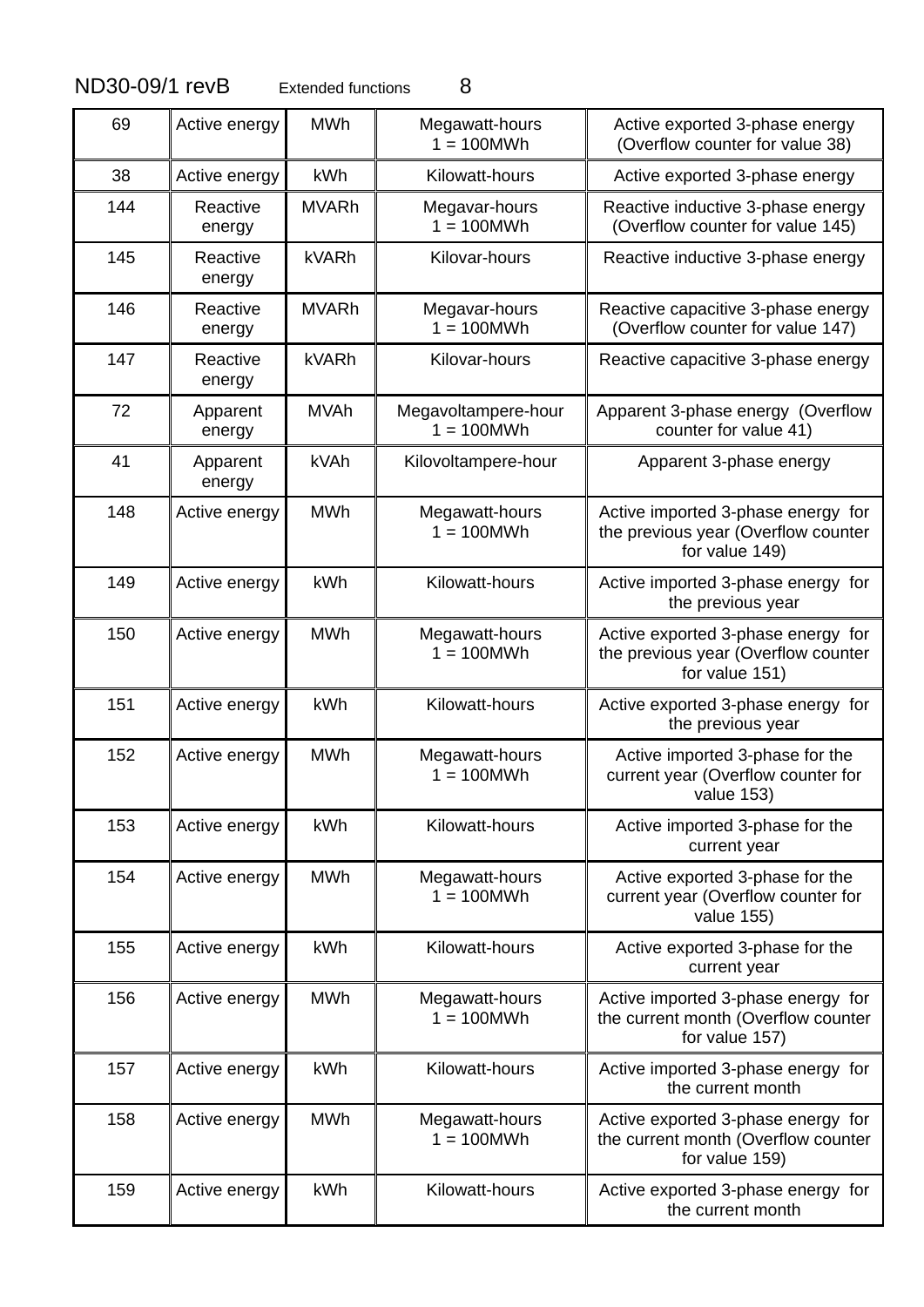| 160 | Active energy | <b>MWh</b> | Megawatt-hours<br>$1 = 100$ MWh | Active imported 3-phase energy for<br>the current week (Overflow counter<br>for value 161)     |
|-----|---------------|------------|---------------------------------|------------------------------------------------------------------------------------------------|
| 161 | Active energy | kWh        | Kilowatt-hours                  | Active imported 3-phase energy for<br>the current week                                         |
| 162 | Active energy | <b>MWh</b> | Megawatt-hours<br>$1 = 100$ MWh | Active exported 3-phase energy for<br>the current week (Overflow counter<br>for value 163)     |
| 163 | Active energy | kWh        | Kilowatt-hours                  | Active exported 3-phase energy for<br>the current week                                         |
| 164 | Active energy | <b>MWh</b> | Megawatt-hours<br>$1 = 100$ MWh | Active imported 3-phase energy for<br>the current 48 hours (Overflow<br>counter for value 165) |
| 165 | Active energy | kWh        | Kilowatt-hours                  | Active imported 3-phase energy for<br>the current 48 hours                                     |
| 166 | Active energy | <b>MWh</b> | Megawatt-hours<br>$1 = 100$ MWh | Active exported 3-phase energy for<br>the current 48 hours (Overflow<br>counter for value 167) |
| 167 | Active energy | kWh        | Kilowatt-hours                  | Active exported 3-phase energy for<br>the current 48 hours                                     |
| 168 | Active energy | <b>MWh</b> | Megawatt-hours<br>$1 = 100$ MWh | Active imported 3-phase energy for<br>the current 24 hours (Overflow<br>counter for value 169) |
| 169 | Active energy | kWh        | Kilowatt-hours                  | Active imported 3-phase energy for<br>the current 24 hours                                     |
| 170 | Active energy | <b>MWh</b> | Megawatt-hours<br>$1 = 100$ MWh | Active exported 3-phase energy for<br>the current 24 hours (Overflow<br>counter for value 171) |
| 171 | Active energy | kWh        | Kilowatt-hours                  | Active exported 3-phase energy for<br>the current 24 hours                                     |

Table 1e

| <b>Others</b> |                             |             |                      |                          |  |
|---------------|-----------------------------|-------------|----------------------|--------------------------|--|
| Index         | <b>Basic</b><br>measurement | Unit        | <b>Quantity name</b> | <b>Description</b>       |  |
| 16            | Power factor                | <b>lack</b> | lack                 | Power factor of phase L1 |  |
| 17            | Power factor                | <b>lack</b> | lack                 | Power factor of phase L2 |  |
| 18            | Power factor                | <b>lack</b> | lack                 | Power factor of phase L3 |  |
| 19            | Phase angle                 | $\circ$     | Angular<br>degrees   | Phase angle of phase L1  |  |
| 20            | Phase angle                 | $\circ$     | Angular<br>degrees   | Phase angle of phase L2  |  |
| 21            | Phase angle                 | $\circ$     | Angular<br>degrees   | Phase angle of phase L3  |  |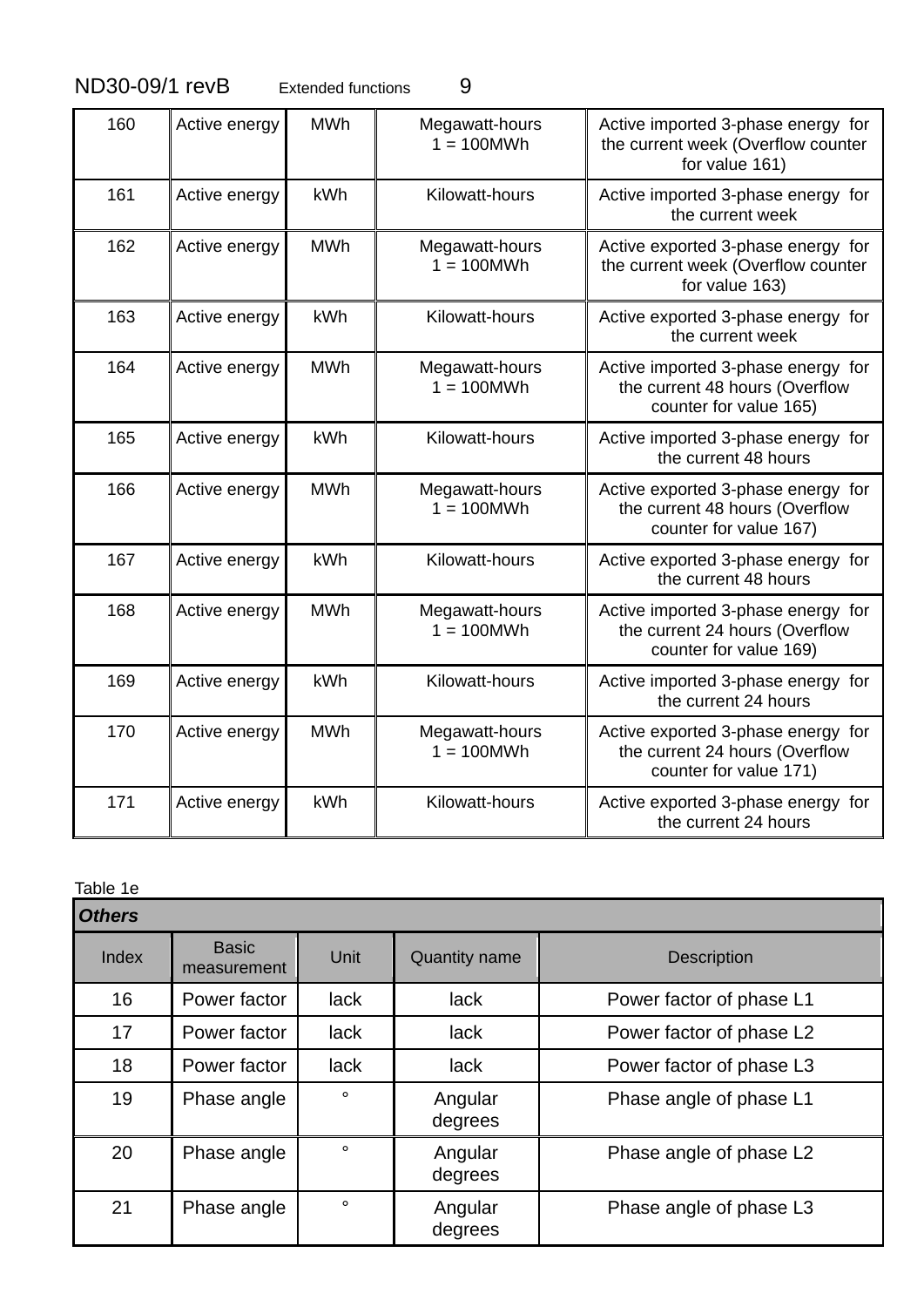|  |  | ND30-09/1 revE |  |
|--|--|----------------|--|
|  |  |                |  |

| 200 | Tg factor of<br>phase | lack         | lack               | Tg factor of phase L1                         |
|-----|-----------------------|--------------|--------------------|-----------------------------------------------|
| 201 | Tg factor of<br>phase | lack         | lack               | Tg factor of phase L2                         |
| 202 | Tg factor of<br>phase | lack         | lack               | Tg factor of phase L3                         |
| 203 | Power factor          | lack         | lack               | 3-phase active power factor                   |
| 204 | Tg factor of<br>phase | lack         | lack               | Factor tg 3-phase average                     |
| 51  | THD U1                | %            | percentages        | Harmonic contents for voltage, phase 1        |
| 54  | THD 11                | $\%$         | percentages        | Harmonic contents for current, phase 1        |
| 52  | THD U <sub>2</sub>    | %            | percentages        | Harmonic contents for voltage, phase 2        |
| 55  | <b>THD 12</b>         | %            | percentages        | Harmonic contents for current, phase 2        |
| 53  | THD U3                | %            | percentages        | Harmonic contents for voltage, phase 3        |
| 56  | THD <sub>13</sub>     | %            | percentages        | Harmonic contents for current, phase 3        |
| 57  | THD U                 | $\%$         | percentages        | Harmonic contents for 3-phase mean<br>voltage |
| 58  | <b>THD I</b>          | $\%$         | percentages        | Harmonic contents for 3-phase mean<br>current |
| 32  | Power factor          | lack         | lack               | The average of three power factors            |
| 33  | Power factor          | lack         | lack               | The sum of three power factors                |
| 34  | Phase angle           | $\circ$      | Angular<br>degrees | The average of three phase angles             |
| 35  | Phase angle           | $\circ$      | Angular<br>degrees | The sum of three phase angles                 |
| 36  | Periods per<br>second | Hz           | frequency          | Network frequency                             |
| 214 | Time                  | $\mathsf{s}$ | Seconds            | RTC time - seconds                            |
| 215 | Time                  | lack         | lack               | RTC time - hours, minutes                     |
| 216 | Date                  | lack         | lack               | RTC date – month, day                         |
| 217 | Date                  | lack         | lack               | RTC date - year                               |
| 221 | Status 1              | lack         | lack               | Status 1                                      |
| 222 | Status 2              | lack         | lack               | Status 2                                      |
| 223 | Status 3              | lack         | lack               | Status 3                                      |
| 224 | Status 4              | lack         | lack               | Status 4                                      |
| 225 | Status 5              | lack         | lack               | Status 5                                      |
| 226 | Status 6              | lack         | lack               | Status <sub>6</sub>                           |
|     |                       |              |                    |                                               |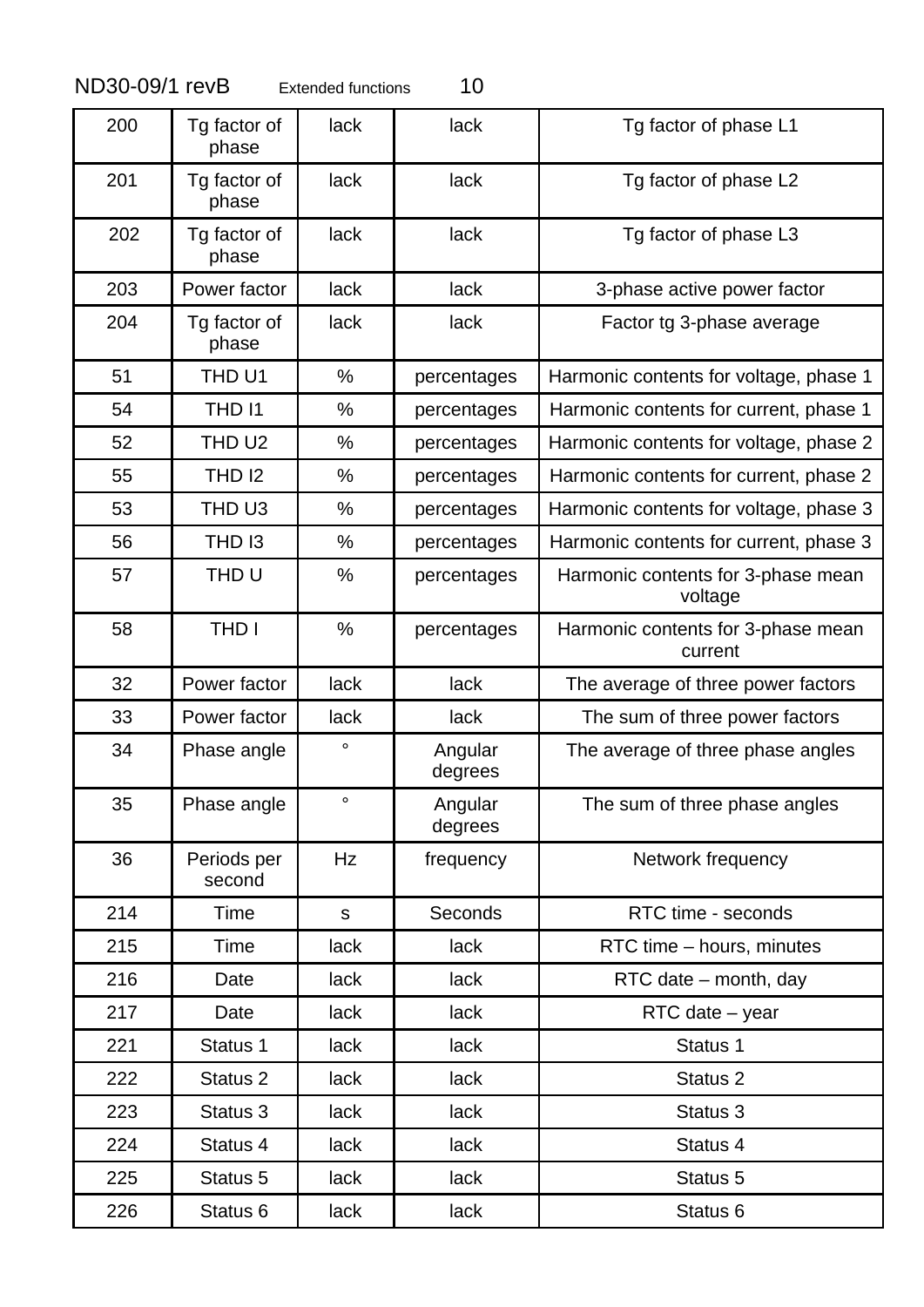Table 1f

| <b>Harmonics U1</b> |                             |      |                      |                                    |  |
|---------------------|-----------------------------|------|----------------------|------------------------------------|--|
| Index               | <b>Basic</b><br>measurement | Unit | <b>Quantity name</b> | <b>Description</b>                 |  |
| 300                 | Har $U1[2]$                 | %    | percentages          | 2nd voltage harmonic of phase L1   |  |
| 301                 | Har $U1[3]$                 | %    | percentages          | third voltage harmonic of phase L1 |  |
|                     | $\cdots$                    |      |                      |                                    |  |
|                     | $\cdots$                    |      |                      |                                    |  |
| 348                 | HarU1[50]                   | %    | percentages          | 50th voltage harmonic of phase L1  |  |
| 349                 | HarU1[51]                   | $\%$ | percentages          | 51st voltage harmonic of phase L1  |  |
| 900                 | HarU1[52]                   | %    | percentages          | 52nd voltage harmonic of phase L1  |  |
| 901                 | HarU1[53]                   | %    | percentages          | 53rd voltage harmonic of phase L1  |  |
|                     | $\cdots$                    |      |                      |                                    |  |
|                     | $\cdots$                    |      |                      |                                    |  |
| 911                 | HarU1[63]                   | %    | percentages          | 63rd voltage harmonic of phase L1  |  |

#### Table 1g

|       | <b>Harmonics U2</b>         |      |                      |                                    |  |  |
|-------|-----------------------------|------|----------------------|------------------------------------|--|--|
| Index | <b>Basic</b><br>measurement | Unit | <b>Quantity name</b> | <b>Description</b>                 |  |  |
| 350   | Har $U2[2]$                 | %    | percentages          | 2nd voltage harmonic of phase L2   |  |  |
| 351   | HarU2[3]                    | %    | percentages          | third voltage harmonic of phase L2 |  |  |
|       | $\cdots$                    |      |                      |                                    |  |  |
|       | $\cdots$                    |      |                      |                                    |  |  |
| 398   | HarU2[50]                   | %    | percentages          | 50th voltage harmonic of phase L2  |  |  |
| 399   | HarU2[51]                   | %    | percentages          | 51st voltage harmonic of phase L2  |  |  |
| 920   | HarU2[52]                   | %    | percentages          | 52nd voltage harmonic of phase L2  |  |  |
| 921   | HarU2[53]                   | %    | percentages          | 53rd voltage harmonic of phase L2  |  |  |
|       | $\cdots$                    |      |                      |                                    |  |  |
|       | $\cdots$                    |      |                      |                                    |  |  |
| 931   | HarU2[63]                   | %    | percentages          | 63rd voltage harmonic of phase L2  |  |  |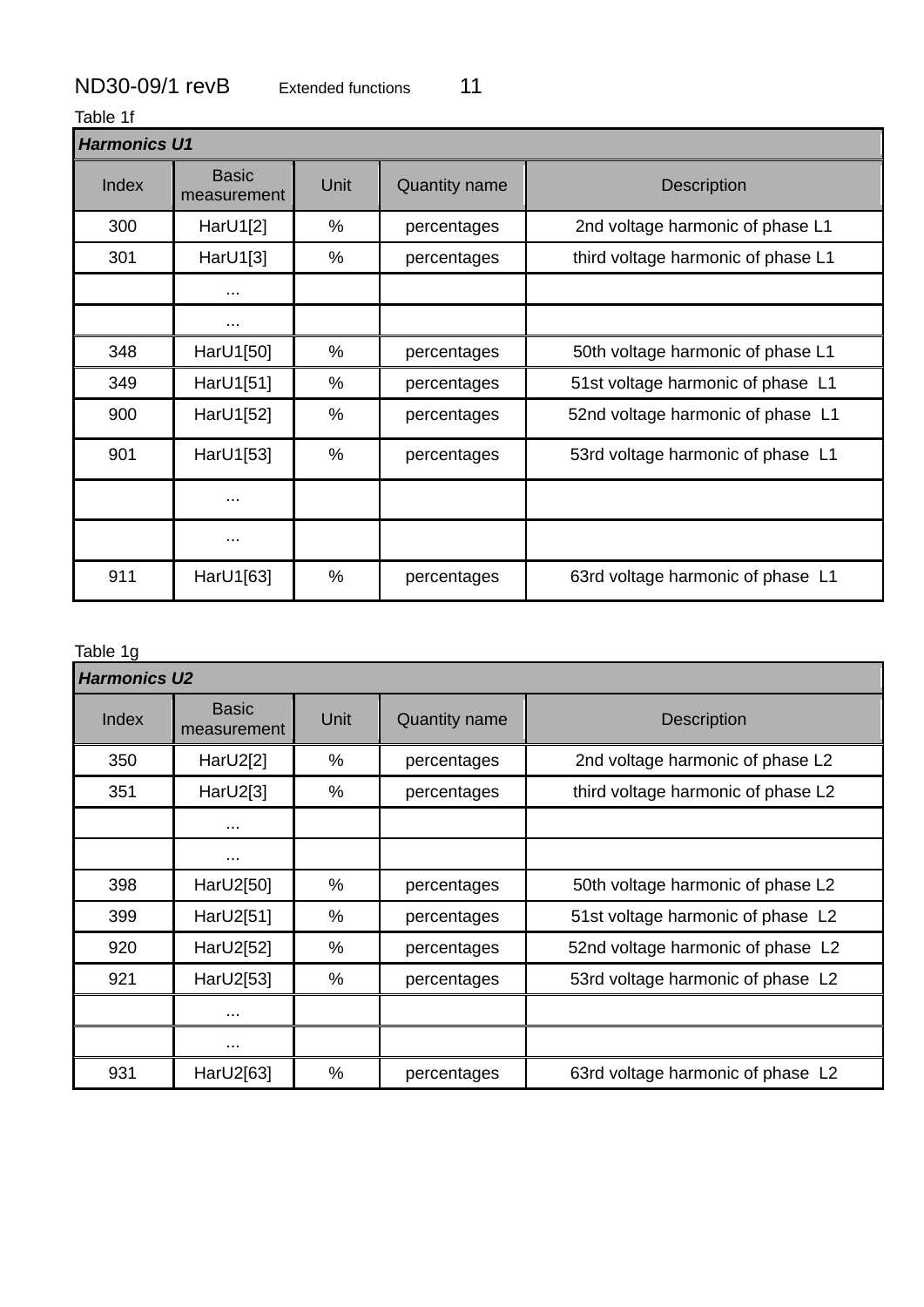Table 1h

| <b>Harmonics U3</b> |                             |               |                      |                                    |  |
|---------------------|-----------------------------|---------------|----------------------|------------------------------------|--|
| Index               | <b>Basic</b><br>measurement | Unit          | <b>Quantity name</b> | <b>Description</b>                 |  |
| 400                 | HarU3[2]                    | %             | percentages          | 2nd voltage harmonic of phase L3   |  |
| 401                 | HarU3[3]                    | %             | percentages          | third voltage harmonic of phase L3 |  |
|                     | $\cdots$                    |               |                      |                                    |  |
|                     | $\cdots$                    |               |                      |                                    |  |
| 448                 | HarU3[50]                   | $\%$          | percentages          | 50th voltage harmonic of phase L3  |  |
| 449                 | HarU3[51]                   | %             | percentages          | 51st voltage harmonic of phase L3  |  |
| 940                 | HarU3[52]                   | %             | percentages          | 52nd voltage harmonic of phase L3  |  |
| 941                 | HarU3[53]                   | %             | percentages          | 53rd voltage harmonic of phase L3  |  |
|                     | $\cdots$                    |               |                      |                                    |  |
|                     | $\cdots$                    |               |                      |                                    |  |
| 951                 | HarU3[63]                   | $\frac{0}{0}$ | percentages          | 63rd voltage harmonic of phase L3  |  |

### Table 1i

| <b>Harmonics 11</b> |                             |      |                      |                                    |  |
|---------------------|-----------------------------|------|----------------------|------------------------------------|--|
| Index               | <b>Basic</b><br>measurement | Unit | <b>Quantity name</b> | <b>Description</b>                 |  |
| 450                 | Harl $1[2]$                 | %    | percentages          | 2nd current harmonic of phase L1   |  |
| 451                 | Harl $1[3]$                 | %    | percentages          | third current harmonic of phase L1 |  |
|                     | $\cdots$                    |      |                      |                                    |  |
|                     | $\cdots$                    |      |                      |                                    |  |
| 498                 | Harl1[50]                   | %    | percentages          | 50th current harmonic of phase L1  |  |
| 499                 | Harl1[51]                   | %    | percentages          | 51st current harmonic of phase L1  |  |
| 960                 | Harl1[52]                   | %    | percentages          | 52nd current harmonic of phase L1  |  |
| 961                 | Harl1[53]                   | $\%$ | percentages          | 53rd current harmonic of phase L1  |  |
|                     | $\cdots$                    |      |                      |                                    |  |
|                     | $\cdots$                    |      |                      |                                    |  |
| 971                 | Harl1[63]                   | %    | percentages          | 63rd current harmonic of phase L1  |  |

Table 1j

| <b>Harmonics 12</b> |                             |      |                      |                                    |  |
|---------------------|-----------------------------|------|----------------------|------------------------------------|--|
| Index               | <b>Basic</b><br>measurement | Unit | <b>Quantity name</b> | <b>Description</b>                 |  |
| 500                 | Harl2[2]                    | %    | percentages          | 2nd current harmonic of phase L2   |  |
| 501                 | Harl2[3]                    | %    | percentages          | third current harmonic of phase L2 |  |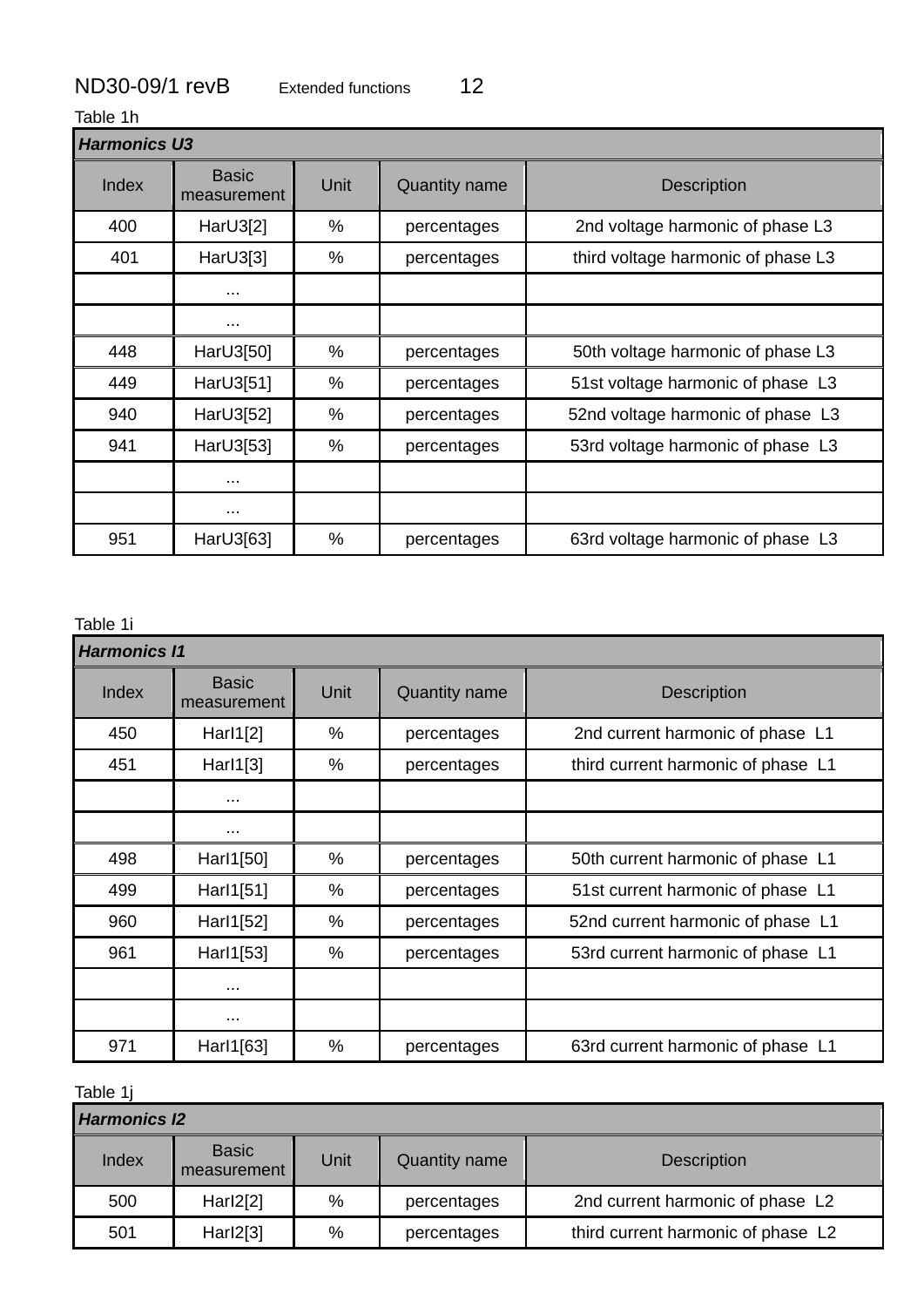| ND30-09/1 revB | Extended functions | 13 |
|----------------|--------------------|----|
|----------------|--------------------|----|

|     | $\cdots$  |      |             |                                   |
|-----|-----------|------|-------------|-----------------------------------|
|     | $\cdots$  |      |             |                                   |
| 548 | Harl2[50] | %    | percentages | 50th current harmonic of phase L2 |
| 549 | Harl2[51] | %    | percentages | 51st current harmonic of phase L2 |
| 980 | Harl2[52] | %    | percentages | 52nd current harmonic of phase L2 |
| 981 | Harl2[53] | %    | percentages | 53rd current harmonic of phase L2 |
|     | $\cdots$  |      |             |                                   |
|     | $\cdots$  |      |             |                                   |
| 991 | Harl2[63] | $\%$ | percentages | 63rd current harmonic of phase L2 |

Table 1k

|       | <b>Harmonics 13</b>         |      |                      |                                    |  |  |
|-------|-----------------------------|------|----------------------|------------------------------------|--|--|
| Index | <b>Basic</b><br>measurement | Unit | <b>Quantity name</b> | <b>Description</b>                 |  |  |
| 550   | Harl3[2]                    | %    | percentages          | 2nd current harmonic of phase L3   |  |  |
| 551   | Harl3[3]                    | %    | percentages          | third current harmonic of phase L3 |  |  |
|       | $\cdots$                    |      |                      |                                    |  |  |
|       | $\cdots$                    |      |                      |                                    |  |  |
| 598   | Harl3[50]                   | $\%$ | percentages          | 50th current harmonic of phase L3  |  |  |
| 599   | Harl3[51]                   | %    | percentages          | 51st current harmonic of phase L3  |  |  |
| 1000  | Harl3[52]                   | %    | percentages          | 52nd current harmonic of phase L3  |  |  |
| 1001  | Harl3[53]                   | %    | percentages          | 53rd current harmonic of phase L3  |  |  |
|       | $\cdots$                    |      |                      |                                    |  |  |
|       | $\cdots$                    |      |                      |                                    |  |  |
| 1011  | Harl3[63]                   | %    | percentages          | 63rd current harmonic of phase L3  |  |  |

Table 1l

| <b>Minimums</b> |                             |      |                      |                     |  |
|-----------------|-----------------------------|------|----------------------|---------------------|--|
| Index           | <b>Basic</b><br>measurement | Unit | <b>Quantity name</b> | <b>Description</b>  |  |
| 700             | Voltage                     |      | <b>Volts</b>         | Voltage of phase L1 |  |
| 701             | Voltage                     | V    | <b>Volts</b>         | Voltage of phase L2 |  |
| 702             | Voltage                     |      | <b>Volts</b>         | Voltage of phase L3 |  |
| 703             | Current                     | A    | Ampere               | Current of phase L1 |  |
| 704             | Current                     | Α    | Ampere               | Current of phase L2 |  |
| 705             | Current                     | A    | Ampere               | Current of phase L3 |  |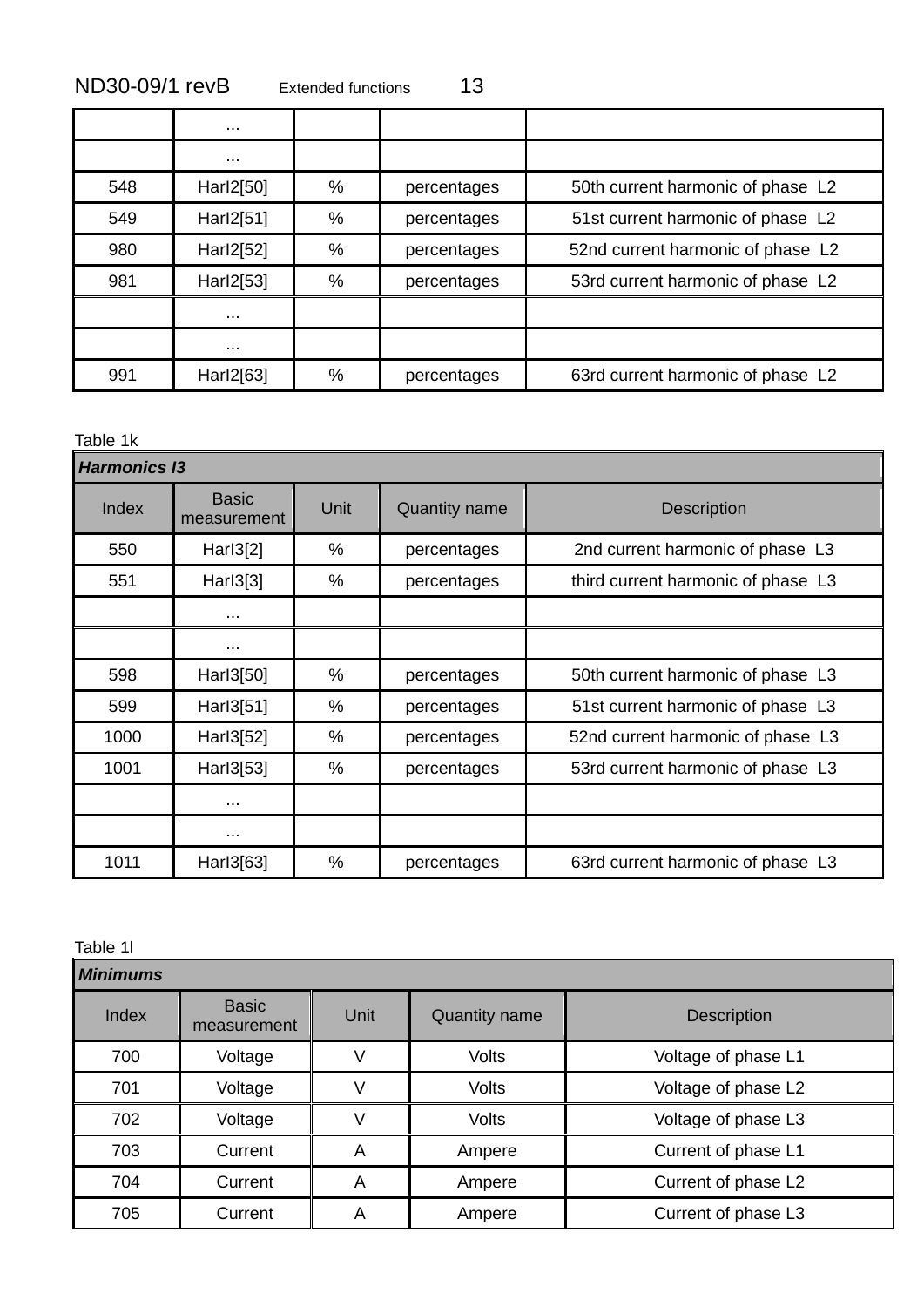| 706 | Active power          | kW          | Kilowatt        | Active power of phase L1               |
|-----|-----------------------|-------------|-----------------|----------------------------------------|
| 707 | Active power          | kW          | Kilowatt        | Active power of phase L2               |
| 708 | Active power          | kW          | Kilowatt        | Active power of phase L3               |
| 709 | Reactive power        | <b>kVAR</b> | Kilovar         | Reactive power of phase L1             |
| 710 | Reactive power        | <b>kVAR</b> | Kilovar         | Reactive power of phase L2             |
| 711 | Reactive power        | <b>kVAR</b> | Kilovar         | Reactive power of phase L3             |
| 712 | Apparent<br>power     | <b>kVA</b>  | Kilovolt-Ampere | Apparent power of phase L1             |
| 713 | Apparent<br>power     | <b>kVA</b>  | Kilovolt-Ampere | Apparent power of phase L2             |
| 714 | Apparent<br>power     | <b>kVA</b>  | Kilovolt-Ampere | Apparent power of phase L3             |
| 715 | Power factor          | lack        | lack            | Power factor (PF) of phase L1          |
| 716 | Power factor          | <b>lack</b> | lack            | Power factor (PF) of phase L2          |
| 717 | Power factor          | lack        | lack            | Power factor (PF) of phase L3          |
| 718 | Tg factor of<br>phase | lack        | lack            | Ratio of reactive to active power L1   |
| 719 | Tg factor of<br>phase | lack        | lack            | Ratio of reactive to active power L2   |
| 720 | Tg factor of<br>phase | lack        | lack            | Ratio of reactive to active power L3   |
| 721 | Voltage               | $\vee$      | Volts           | Phase-to-phase voltage L1-2            |
| 722 | Voltage               | $\vee$      | Volts           | Phase-to-phase voltage L2-3            |
| 723 | Voltage               | $\vee$      | Volts           | Phase-to-phase voltage L3-1            |
| 724 | Voltage               | $\vee$      | <b>Volts</b>    | Average 3-phase voltage                |
| 725 | Current               | A           | Ampere          | Average 3-phase current                |
| 726 | Active power          | kW          | Kilowatt        | 3-phase active power                   |
| 727 | Reactive power        | <b>kVAR</b> | Kilovolt-Ampere | 3-phase reactive power                 |
| 728 | Apparent<br>power     | <b>kVA</b>  | Kilovolt-Ampere | 3-phase apparent power                 |
| 729 | Power factor          | lack        | lack            | Power factor (PF)                      |
| 730 | Factor tg             | lack        | lack            | 3-phase reactive to active power ratio |
| 731 | Periods per<br>second | Hz          | Frequency       | Network frequency                      |
| 732 | Voltage               | $\vee$      | Volts           | Mean phase-to-phase voltage            |
| 733 | Active power          | kW          | Kilowatt        | Active power averaged(P Demand)        |
| 734 | Apparent<br>power     | <b>kVA</b>  | Kilovolt-Ampere | Apparent power averaged (S Demand)     |
| 735 | Current               | A           | Ampere          | Current averaged (I Demand)            |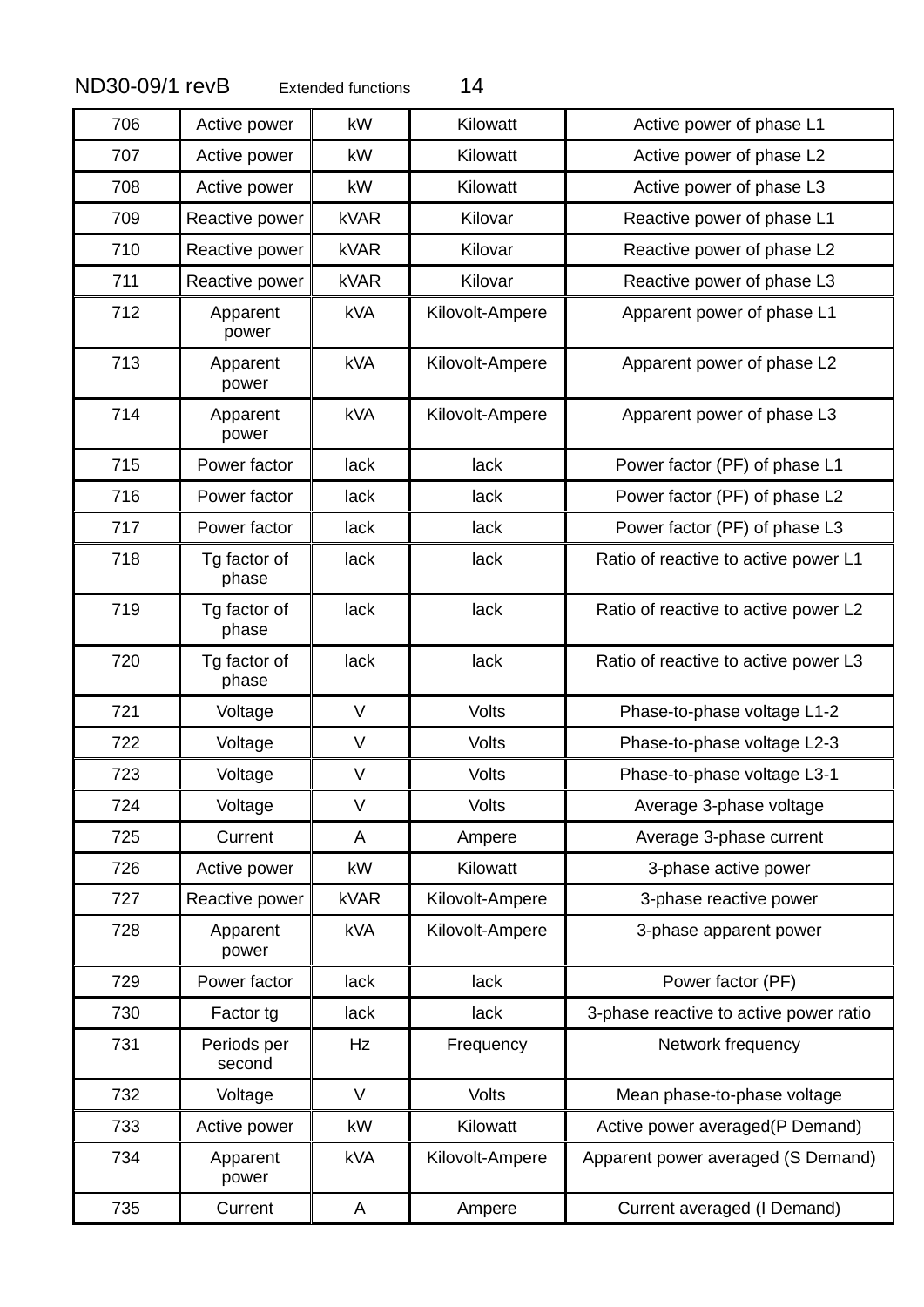| 736 | Current | A | Ampere      | Current in neutral wireln                     |
|-----|---------|---|-------------|-----------------------------------------------|
| 739 | THD U1  | % | percentages | Harmonic contents for voltage, phaseL1        |
| 740 | THD U2  | % | percentages | Harmonic contents for voltage, phaseL2        |
| 741 | THD U3  | % | percentages | Harmonic contents for voltage, phaseL3        |
| 742 | THD U   | % | percentages | Harmonic contents for 3-phase mean<br>voltage |
| 743 | THD 11  | % | percentages | Harmonic contents for current, phaseL1        |
| 744 | THD 12  | % | percentages | Harmonic contents for current, phaseL2        |
| 745 | THD 13  | % | percentages | Harmonic contents for current, phaseL3        |
| 746 | THD I   | % | percentages | Harmonic contents for 3-phase mean<br>current |

#### Table 1m

| <b>Maximums</b> |                             |             |                      |                               |  |
|-----------------|-----------------------------|-------------|----------------------|-------------------------------|--|
| Index           | <b>Basic</b><br>measurement | Unit        | <b>Quantity name</b> | <b>Description</b>            |  |
| 800             | Voltage                     | $\vee$      | <b>Volts</b>         | Voltage of phase L1           |  |
| 801             | Voltage                     | $\vee$      | Volts                | Voltage of phase L2           |  |
| 802             | Voltage                     | V           | Volts                | Voltage of phase L3           |  |
| 803             | Current                     | A           | Ampere               | Current of phase L1           |  |
| 804             | Current                     | A           | Ampere               | Current of phase L2           |  |
| 805             | Current                     | A           | Ampere               | Current of phase L3           |  |
| 806             | Active power                | kW          | Kilowatt             | Active power of phase L1      |  |
| 807             | Active power                | kW          | Kilowatt             | Active power of phase L2      |  |
| 808             | Active power                | kW          | Kilowatt             | Active power of phase L3      |  |
| 809             | Reactive power              | <b>kVAR</b> | Kilovar              | Reactive power of phase L1    |  |
| 810             | Reactive power              | <b>kVAR</b> | Kilovar              | Reactive power of phase L2    |  |
| 811             | Reactive power              | <b>kVAR</b> | Kilovar              | Reactive power of phase L3    |  |
| 812             | Apparent<br>power           | <b>kVA</b>  | Kilovolt-Ampere      | Apparent power of phase L1    |  |
| 813             | Apparent<br>power           | <b>kVA</b>  | Kilovolt-Ampere      | Apparent power of phase L2    |  |
| 814             | Apparent<br>power           | <b>kVA</b>  | Kilovolt-Ampere      | Apparent power of phase L3    |  |
| 815             | Power factor                | lack        | lack                 | Power factor (PF) of phase L1 |  |
| 816             | Power factor                | lack        | lack                 | Power factor (PF) of phase L2 |  |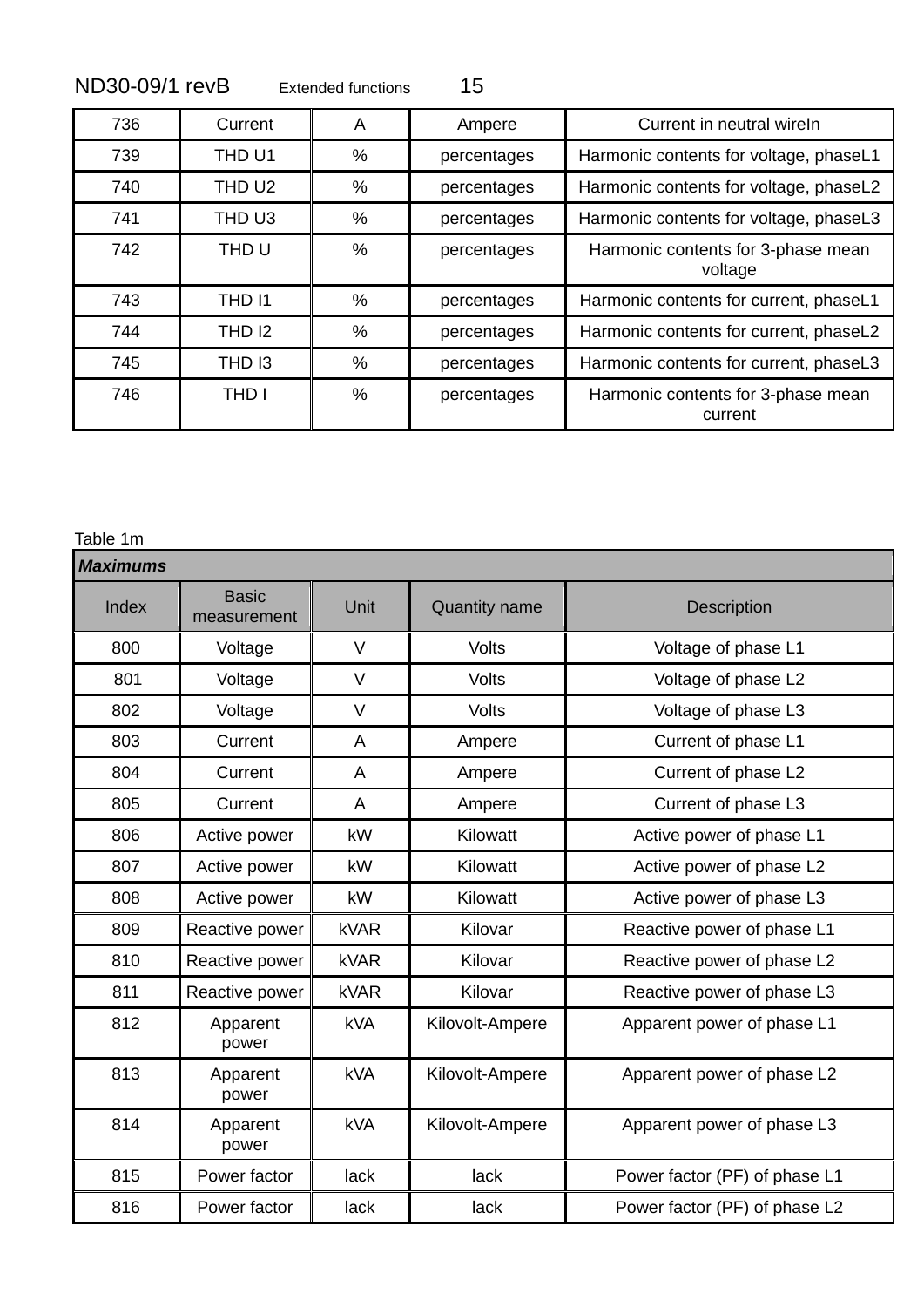| 817 | Power factor          | lack        | lack            | Power factor (PF) of phase L3                 |
|-----|-----------------------|-------------|-----------------|-----------------------------------------------|
| 818 | Tg factor of<br>phase | lack        | lack            | Ratio of reactive to active power L1          |
| 819 | Tg factor of<br>phase | lack        | lack            | Ratio of reactive to active power L2          |
| 820 | Tg factor of<br>phase | lack        | lack            | Ratio of reactive to active power L3          |
| 821 | Voltage               | V           | Volts           | Phase-to-phase voltage L1-2                   |
| 822 | Voltage               | V           | Volts           | Phase-to-phase voltage L2-3                   |
| 823 | Voltage               | V           | Volts           | Phase-to-phase voltage L3-1                   |
| 824 | Voltage               | V           | <b>Volts</b>    | Average 3-phase voltage                       |
| 825 | Current               | A           | Ampere          | Average 3-phase current                       |
| 826 | Active power          | kW          | Kilowatt        | 3-phase active power                          |
| 827 | Reactive power        | <b>kVAR</b> | Kilovolt-Ampere | 3-phase reactive power                        |
| 828 | Apparent<br>power     | <b>kVA</b>  | Kilovolt-Ampere | 3-phase apparent power                        |
| 829 | Power factor          | lack        | lack            | Power factor (PF)                             |
| 830 | Factor tg             | lack        | lack            | 3-phase reactive to active power ratio        |
| 831 | Periods per<br>second | Hz          | frequency       | Network frequency                             |
| 832 | Voltage               | $\vee$      | Volts           | Mean phase-to-phase voltage                   |
| 833 | Active power          | kW          | Kilowatt        | Active power averaged (P Demand)              |
| 834 | Apparent<br>power     | <b>kVA</b>  | Kilovolt-Ampere | Apparent power averaged (S Demand)            |
| 835 | Current               | A           | Ampere          | Average Current (I Demand)                    |
| 836 | Current               | A           | Ampere          | Current in neutral wireln                     |
| 839 | THD U1                | $\%$        | percentages     | Harmonic contents for voltage, phaseL1        |
| 840 | THD U2                | %           | percentages     | Harmonic contents for voltage, phaseL2        |
| 841 | THD U3                | %           | percentages     | Harmonic contents for voltage, phaseL3        |
| 842 | THD <sub>U</sub>      | $\%$        | percentages     | Harmonic contents for 3-phase mean<br>voltage |
| 843 | THD I1                | %           | percentages     | Harmonic contents for current, phaseL1        |
| 844 | <b>THD 12</b>         | $\%$        | percentages     | Harmonic contents for current, phaseL2        |
| 845 | THD 13                | %           | percentages     | Harmonic contents for current, phaseL3        |
| 846 | THD I                 | $\%$        | percentages     | Harmonic contents for 3-phase mean<br>current |

To read data from the ND30 meter, connect to the server on which ND30 publishes information and subscribe to the topic (topic), which was entered in the meter during the configuration of the MQTT protocol.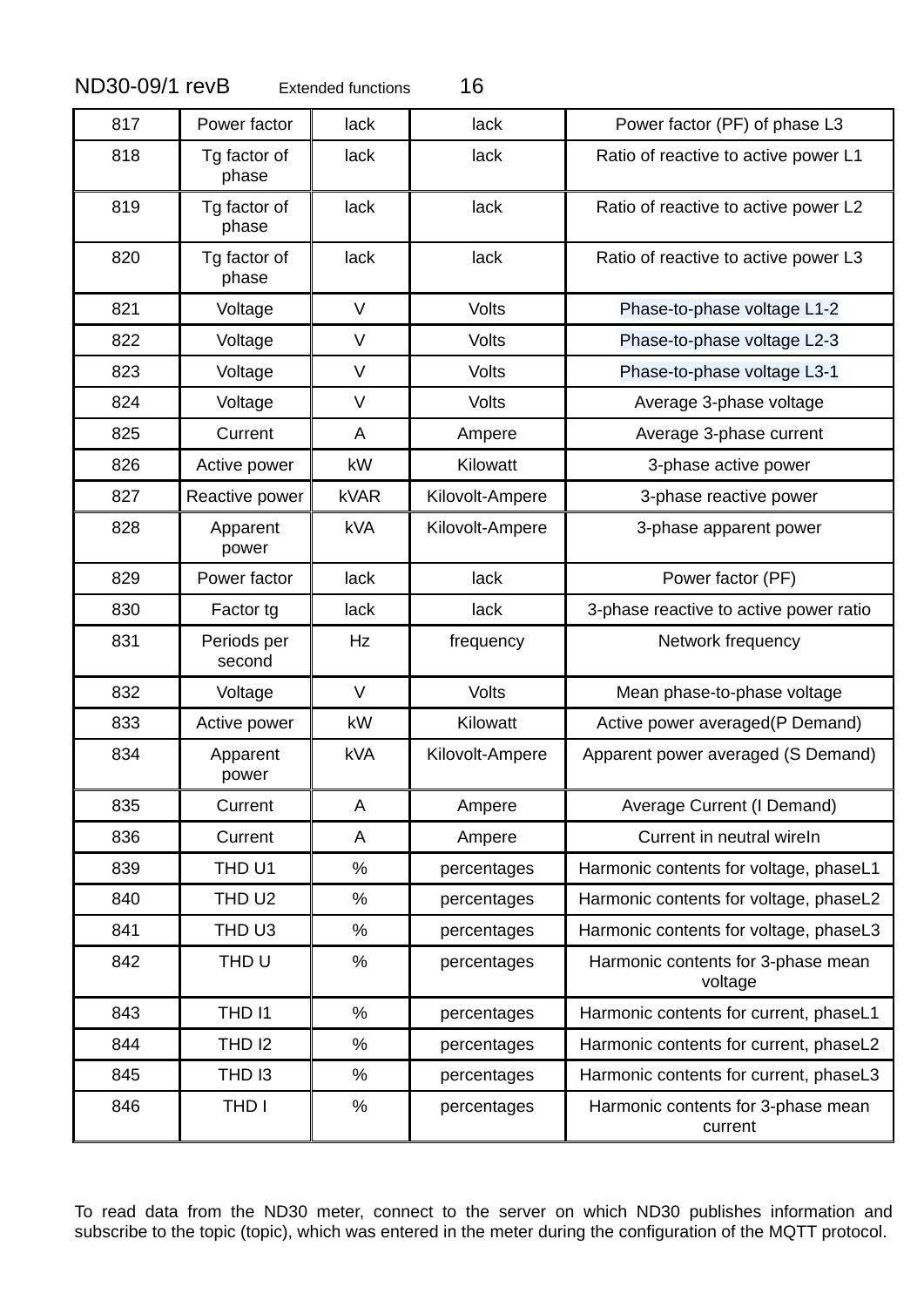### **4 MAP OF REGISTERS OF ND30 METER**

#### **Supplement to item 11 of the ND30 meter user manual.**

In ND30 meter the data is placed in 16- and 32-bit registers. Process variables and parameters of the meter are located in the address space of registers in a manner dependent on the type of the variable. Bits in 16-bit register are numbered from the youngest to the oldest (b0-b15). 32-bit registers contain floating point numbers in IEEE-754 standard. Byte order 3210 – the oldest is sent first.

#### **Supplement to Table 15 of the ND30 meter user manual**

| <b>Address range</b> | Value type                     | <b>Description</b>                                                                                                                                                                                    |
|----------------------|--------------------------------|-------------------------------------------------------------------------------------------------------------------------------------------------------------------------------------------------------|
| 4400-4440            | Integer<br>$(16 \text{ bits})$ | Value placed in one 16-bit register. Registers of statuses, energy values, the<br>  meter MAC address, configuration data. Description of registers can be found<br>in table 20. Read-only registers. |
| 4500-4529            | Integer<br>(16 bits)           | Value placed in one 16-bit register. Configuration registers of the MQTT<br>protocol.                                                                                                                 |

#### **Supplement to Table 20 of the ND30 meter user manual**

| <b>Register</b><br>address rations | Ope- | Range   | <b>Description</b>                   | <b>Default</b> |
|------------------------------------|------|---------|--------------------------------------|----------------|
| 4424                               |      | 0…65535 | Status register 7– description below |                |